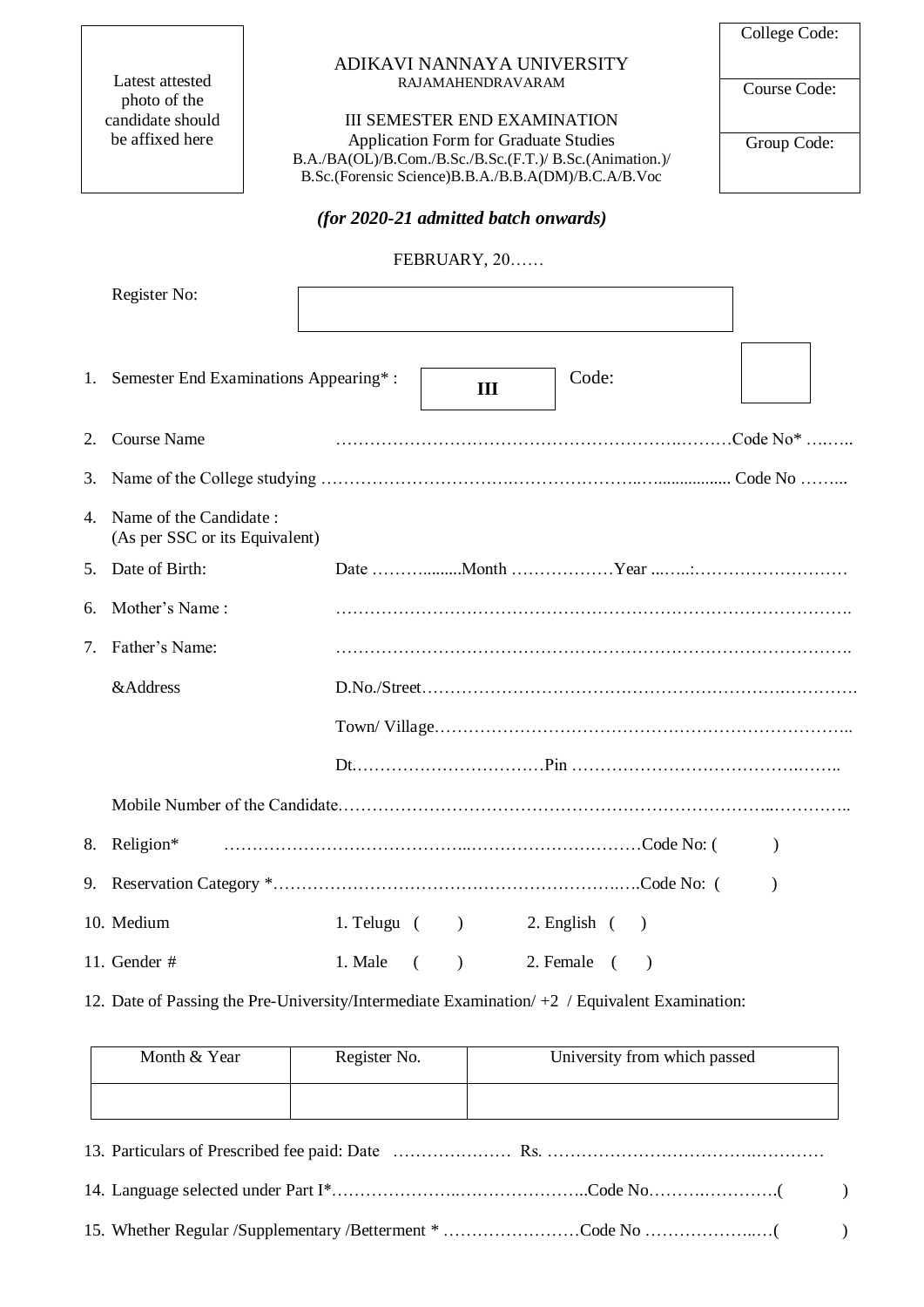16. Physically Challenged # Candidate has to take prior permission to have scribe as per eligibility.

(Enclose 1. Medical Certificate 2. Exemption certificate if any 3. Scribe Application (if necessary)) issued by CDC,ANUR

| $(1)$ PH $(VH)$ | (2) PH (HH) | $(3)$ PH $(OH)$ |  |
|-----------------|-------------|-----------------|--|
|-----------------|-------------|-----------------|--|

17. Latest appearance particulars:

| Month & Year | Register No. | <b>Examination Center</b> |
|--------------|--------------|---------------------------|
|              |              |                           |

18. Write the subjects in the present appearing Semester End Examination in the appropriate box

|                 |                                            | II Year                                                   |
|-----------------|--------------------------------------------|-----------------------------------------------------------|
|                 |                                            | <b>III Semester (2020-21AB)</b><br>(Regular)              |
|                 | (i)First Language                          | English-I                                                 |
|                 | (ii) Second Language<br># Put √ mark       | Telugu /Hindi /Sanskrit /Urdu /other<br>official language |
| Common Subjects | Life Skills:                               | Environmental Education (EE)                              |
|                 | (Write Subject name)                       |                                                           |
|                 | Skill Development:<br>(Write Subject name) |                                                           |
|                 |                                            |                                                           |
|                 | Group Subject:1                            |                                                           |
| Part III        | Group Subject:2                            |                                                           |
|                 | Group Subject: 3                           |                                                           |

(Signature of the Candidate)

………………………………………………….

Station: ……………………………… Signature of the Principal

Date: ……………………………… (with College Stamp/Seal)

Note:

- $(1)$  \* See the Code Section for filling the boxes where ever is applicable.
- (2) # Put tick  $\checkmark$  mark in the appropriate Box
- (3) Applications rejected by the office for want of proper information as per the proforma will be accepted if received within ten (10) days from the date of issue of Memo with full information on payment of penal fee of Rs.100/- besides the fee prescribed as per the table given in the application.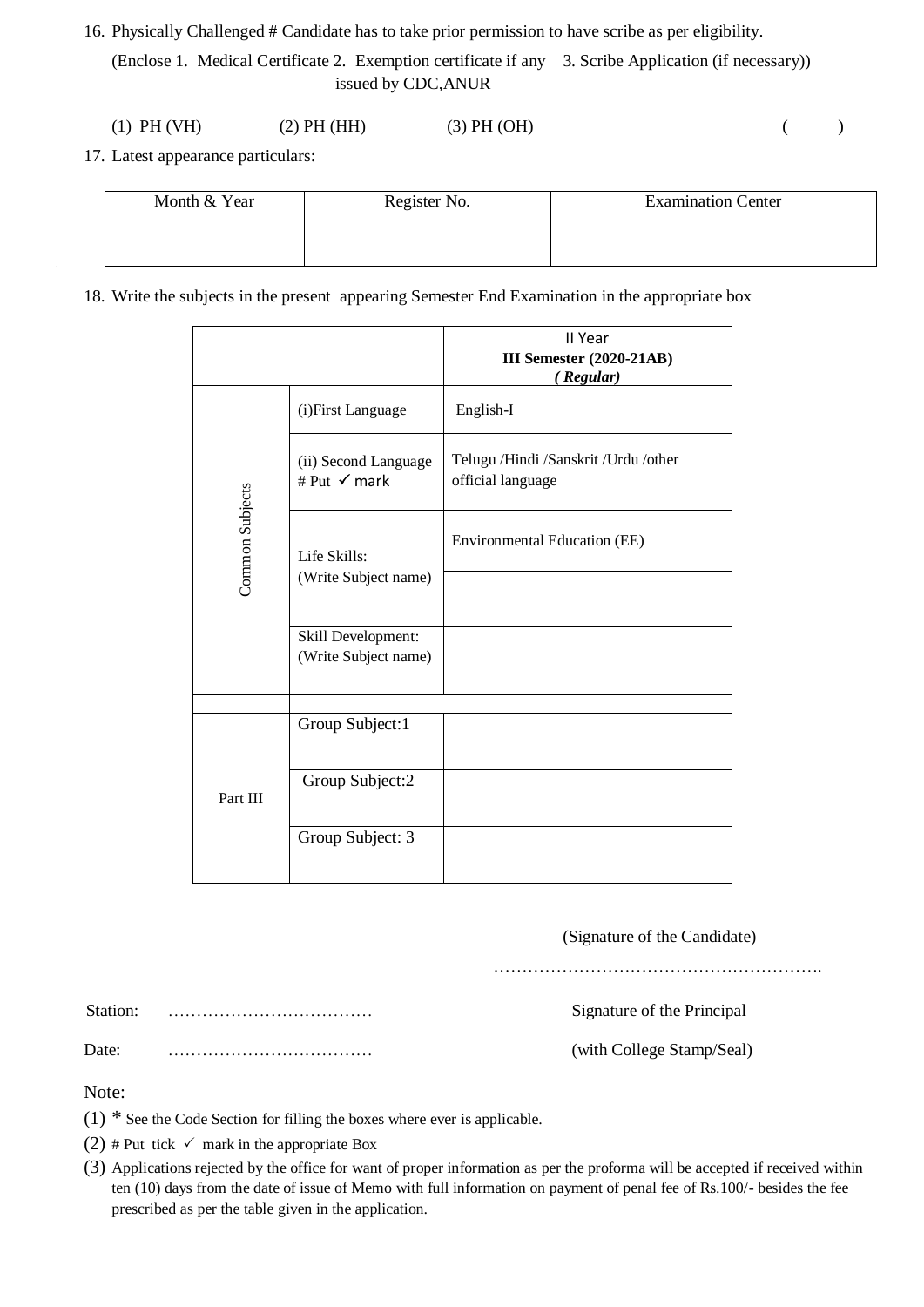# ORIGINAL HALL – TICKET

Register No.

# A D I K A V I N A N N A Y A U N I V E R S I T Y RAJAMAHENDRAVARAM

III SEMESTER END EXAMINATION

B.A./BA(OL)/B.Com./B.Sc./B.Sc.(F.T.)/ B.Sc.(Animation.)/ B.Sc.(Forensic Science)B.B.A./B.B.A(DM)/B.C.A/B.Voc

Degree Examination-<br>FEBRUARY, 20……

This is to certify that Mr/Ms …………………………………………………………..…………….………Son/Daughter of Sri/Smt………………………………....…………...….. is a Candidate for the ………………Degree Examination at the end of

Semester to be held…….……...… …………………. Center He/ She desires to appear for the following subjects:

|                 |                                                 | II Year                                                |  |  |
|-----------------|-------------------------------------------------|--------------------------------------------------------|--|--|
|                 |                                                 | <b>III Semester (2020-21AB)</b>                        |  |  |
|                 |                                                 | (Regular)                                              |  |  |
|                 | (i)First Language                               | English-I                                              |  |  |
| Common Subjects | (ii) Second Language<br># Put $\checkmark$ mark | Telugu /Hindi /Sanskrit /Urdu /other official language |  |  |
|                 | Life Skills:                                    | Environmental Education (EE)                           |  |  |
|                 | (Write Subject name)                            |                                                        |  |  |
|                 | Skill Development:<br>(Write Subject name)      |                                                        |  |  |
|                 |                                                 |                                                        |  |  |
|                 | Group Subject:1                                 |                                                        |  |  |
| Part III        | Group Subject:2                                 |                                                        |  |  |
|                 | Group Subject: 3                                |                                                        |  |  |

### Rajamahendravaram CONTROLLER OF EXAMINATIONS

# Date: Adikavi Nannaya University

Note: (i) The candidate should strike off the subjects for which he/she is not appearing at the Examination

- (ii) The candidate should necessary fill in the optional subject in the application
- (iii) The Attesting Officers signature should be right across the photo extending over the blank also

(iv) The candidate will be provided with an Answer Booklet containing 32 pages and the candidate has to answer all the questions in the booklet only. No. Addl. Sheets will be supplied.

(v) The candidates are prohibited to bring Cell Phones/pager in to the Examination Hall.

# CERTIFICATE OF IDENTITY

Signature of the Candidate………………………………..

| Latest attested<br>photo of the<br>candidate should<br>be affixed here | Station: |
|------------------------------------------------------------------------|----------|

Date: College Seal Signature of the Principal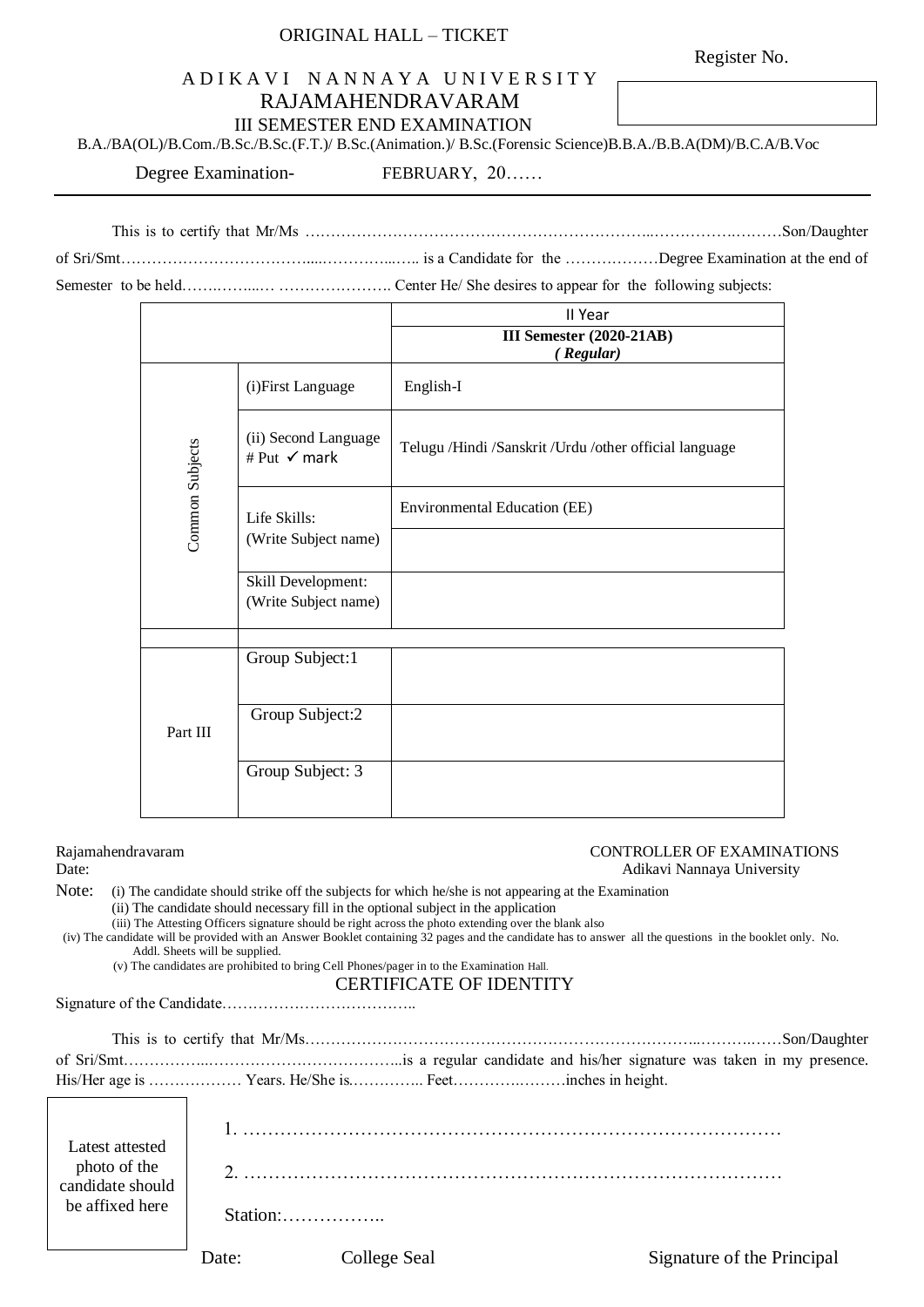## DUPLICATE HALL – TICKET

Register No.

# A D I K A V I N A N N A Y A U N I V E R S I T Y RAJAMAHENDRAVARAM III SEMESTER END EXAMINATION

B.A./B.Com./B.Sc./ B.Sc.(F.T.) /B.Sc.(Animation)/B.Sc.(Forensic Science)//B.B.A./B.B.A(DM)/B.C.A/ B.Voc

Degree Examination-<br>
FEBRUARY, 20……

This is to certify that Mr/Ms ………………………………….……………………………………..………Son/Daughter of Sri/Smt ……………………….……….…..….. is a candidate for the ……………….….….Degree Examination at the end of Semester to be held……………………………………………. Center He./She desires to appear for the following subjects:

|                 |                                      | II Year                                                |  |
|-----------------|--------------------------------------|--------------------------------------------------------|--|
|                 |                                      | <b>III Semester (2020-21AB)</b><br>(Regular)           |  |
|                 | (i) First Language                   | English-I                                              |  |
|                 | (ii) Second Language<br># Put √ mark | Telugu /Hindi /Sanskrit /Urdu /other official language |  |
| Common Subjects | Life Skills:<br>(Write Subject name) | <b>Environmental Education (EE)</b>                    |  |
|                 |                                      |                                                        |  |
|                 | Skill Development:                   |                                                        |  |
|                 | (Write Subject name)                 |                                                        |  |
|                 |                                      |                                                        |  |
|                 | Group Subject:1                      |                                                        |  |
|                 | Group Subject:2                      |                                                        |  |
| Part III        |                                      |                                                        |  |
|                 | Group Subject: 3                     |                                                        |  |

#### Rajamahendravaram CONTROLLER OF EXAMINATIONS Date: Adikavi Nannaya University

Note: (i) The candidate should strike off the subjects for which he/she is not appearing at the examination

(ii) The candidate should necessary fill in the optional subject in the application.

(iii) The Attesting Officers signature should be right across the photo extending over the blank also

(iv) The candidate will be provided with an Answer Booklet containing 32 pages and the candidate has to answer all

the questions in the booklet only. No. Addl. Sheets will be supplied.

(v) The candidates are prohibited to bring Cell Phones/pager in to the Examination Hall.

#### CERTIFICATE OF IDENTITY

Signature of the Candidate………………………………..

| Latest attested                  |                              |              |                            |
|----------------------------------|------------------------------|--------------|----------------------------|
| photo of the<br>candidate should | Station:                     |              |                            |
| be affixed here                  | Date: $\dots\dots\dots\dots$ | College Seal | Signature of the Principal |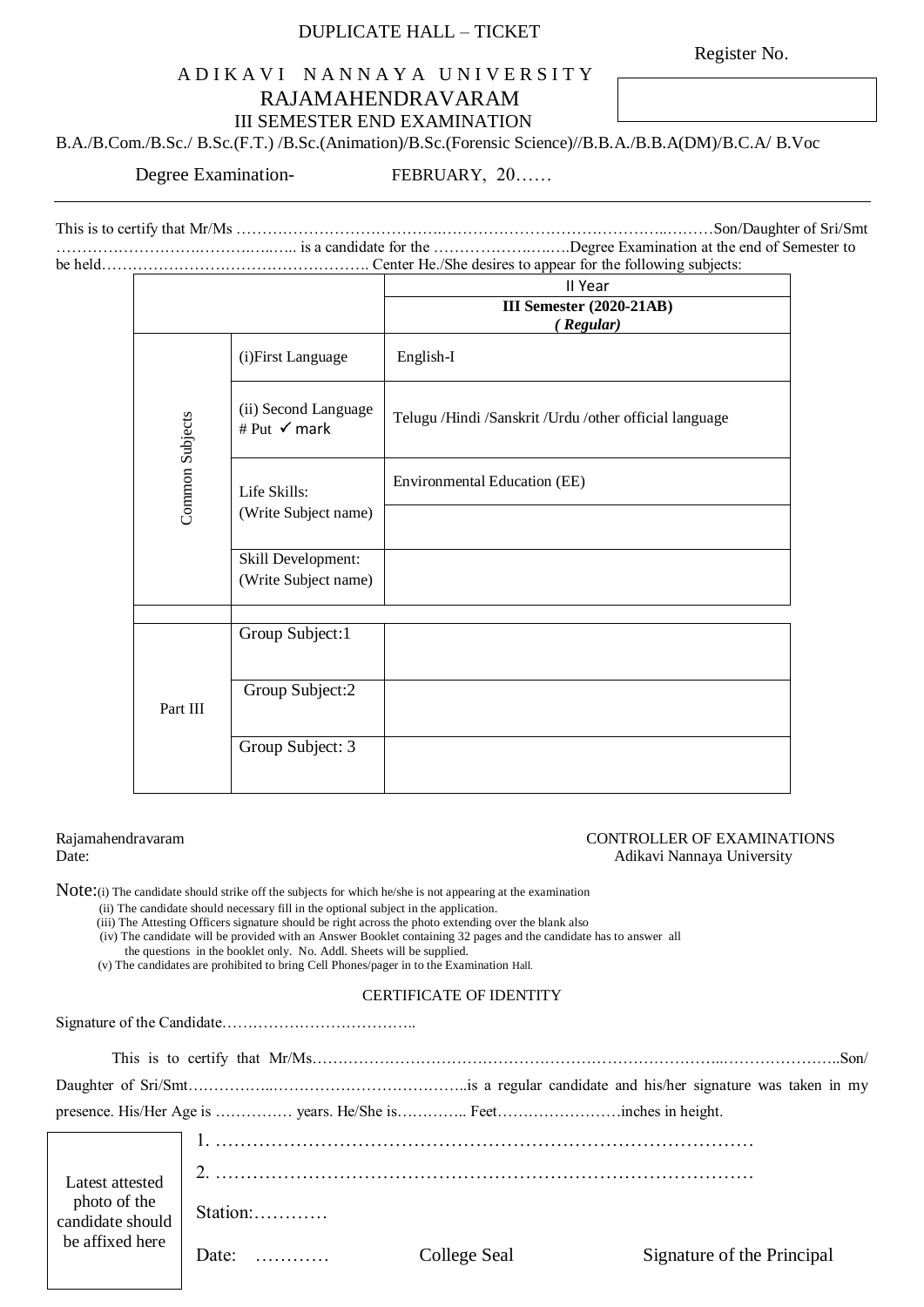#### **INSTRUCTIONS TO CANDIDATES APPEARING FOR EXAMINATION**

### CANDIDATES taking University Examinations are required to observe the following instructions very carefully:

- 1. Legal suits against University, if any shall be file in courts within the jurisdiction of Rajahmundry city only.
- 2. Silence should be maintained in the Examination Hall.
- 3. Candidates should take their places in the examination hall at least thirty minutes before the time fixed for distributing the papers. Candidates will not be allowed to enter the examination hall after half an hour of commencement of examination. Candidates who are undoubtedly suffering from infectious diseases of any kind will not be admitted. Candidates should bring with them their hall- tickets each day of the examination for inspection by the Chief Superintendent/ Invigilators.
- 4. Candidates are prohibited from writing anything on their hall tickets and question papers. Candidates are also prohibited from writing their name or any other name unconnected with the answers on any part of their answer books, but they should write their Register Number very distinctly on the title papers of the main answer book failing which their answer papers may be rejected. They should fill in the subject and the year on the outer cover of the main answer book.
- 5. Candidates are not allowed to exceed the time assigned to a paper.
- 6. No Candidate will be allowed to leave the examination hall till the expiry at least One and Half hour after the question paper is given. Candidate who leaves the hall during the period allotted for a paper will not be allowed to re-enter the examination hall.
- 7. Candidates are forbidden to ask questions of any kind during the examination, if they do so, their answer papers will not be valued and their conduct will be reported to the Executive Council for disciplinary action.
- 8. Candidates are not allowed to use books of any kind except as provided in rule 10.They are also prohibited from bringing any material printed or otherwise except the Hall-Tickets into the examination hall. Candidates are prohibited from using such extraneous material and communicating with or copying from each other in the examination hall and communicating with any person outside the examination hall. The candidates are also prohibited from bringing pagers and cordless phones into the examination hall. Any candidate found violating the instruction will be summarily sent out of the examination hall forthwith and his conduct will be reported to the Registrar. Such candidates' stand the risk of all their answer papers of the examinations for which they have appeared may be rejected by the Executive Council and they may be debarred from sitting for the University examination till the period decided by the Executive Council. The use of stencils at the University Examination is not permitted except students answering papers in Mathematics. The use of Mathematical instruments while answering papers in Mathematics. Sciences will be allowed. Such instruments will not be supplied by the University.
- 9. Clerk's Mathematical and Physical Tables will be supplied to candidates in mathematics. Physics, Chemistry and Geography of B.Sc Examinations. Candidates should not bring their own copies into the examination hall.
- 10. Candidates for examination in science subjects shall submit their laboratory note-books to the examiners concerned on the first day of the practical examination. Each of the candidates taking Botany or Geology as the subjects for the B.Sc., Degree Examination must submit at the practical examinations his/her laboratory note-book and a record of the field work also submit a collection of the named plants collected and preserved by himself/ herself. The candidate should get back the laboratory note-books and other records at the close of the examination.
- 11. When candidates have finished writing their answers and wish to hand over their answer books, or at the end of the period prescribed for each particular part of the examination each should stand up at their seats and remain standing until one of the Superintendent approaches them and collects his/her answer book.

Any particulars noted in the hall -tickets differing from those given in the application for the examination should be immediately reported to the Additional Controller of Examinations, Adikavi Nannaya University through the Chief Superintendent Concerned.

12. Candidates should bring with them their college identity cards also to satisfy the Chief Superintendent of the centers as to their identity.

Candidates are requested to give such a complete address in BLOCK LETTERS as would ensure in communication by post reaching them without delay.

No student will be allowed to select a Center of his/her Examination other than the college in which he/she studied or taken the earlier examination. Candidate studying in a college shall, however, have to apply for the examination from the same college where he/she is studying.

#### **ALL CANDIDATES MUST OBTAIN THEIR HALL-TICKETS FROM THE PRINCIPAL OF THE RESPECTIVE COLLEGES, THREE DAYS BEFORE THE COMMENCEMENT OF THE EXAMINATION.**

(BY ORDER)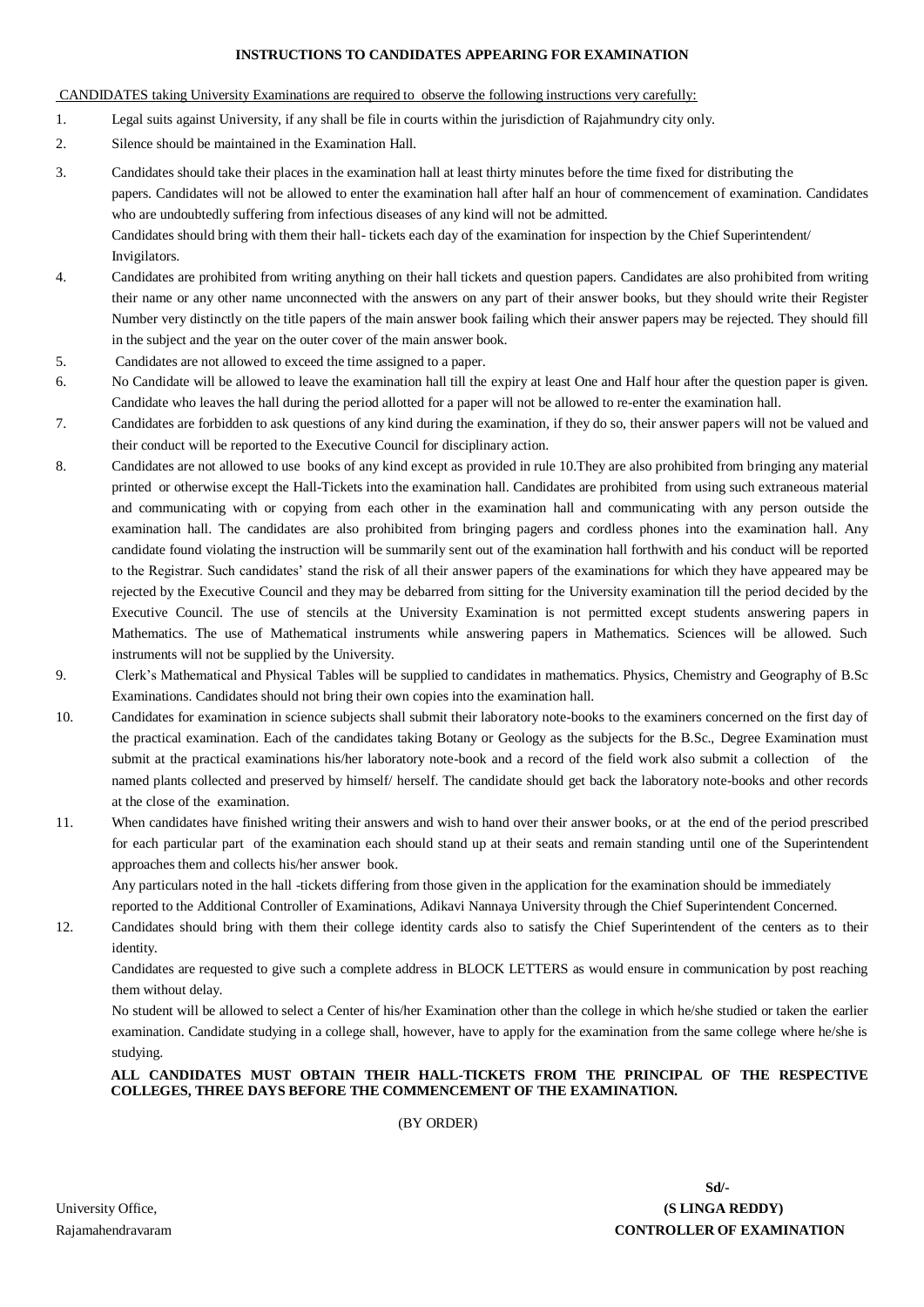# ADIKAVI NANNAYA UNIVERSITY

(Code Section for Semester End Examination Graduate Studies)

The candidates have to mention the Code No. of the college in column No.3 (For college code number, please contact the principal of the college concerned).

### **1. For which Semester the candidate is appearing:**

| Code | Description<br>(Semester) |
|------|---------------------------|
| 1.   | Ī                         |
| 2.   | $\rm II$                  |
| 3.   | Ш                         |
| 4.   | IV                        |
| 5    | V                         |
| 6    | VI                        |
| 7    | I & III                   |
| 8    | II & IV                   |
| 9    | III & V                   |
| 10   | IV & VI                   |
| 11   | $I$ , III & V             |
| 12   | $\overline{II, IV}$ & VI  |

| Code | Name of the Religion    |
|------|-------------------------|
| 1.   | Hindu                   |
| 2.   | Muslim                  |
| 3.   | <b>Indian Christian</b> |
|      | Jain                    |

### **8.Religion Code: 14. Second language under Part -I**

| Code             | Name of the Language |
|------------------|----------------------|
| 1.               | Sanskrit             |
| 2.               | Telugu               |
| 3.               | Hindi                |
| $\overline{4}$ . | $\overline{U}$ rdu   |
| 5.               | Tamil                |
| 6.               | Kannada              |
| 7.               | Malayalam            |

| <b>Course Name</b>                | Code            |
|-----------------------------------|-----------------|
| B.A                               | 62              |
| BA(OL)                            | 63              |
| $\overline{B.Sc}$                 | 71              |
| B.Sc(H.S)                         | 72              |
| B.Sc(F.T)                         | 73              |
| B.C.A                             | 74              |
| <b>B.Sc</b> (Animation)           | 75              |
| <b>B.Sc</b> (Forensic<br>Science) | 77              |
| B.Com(Gen)                        | 81              |
| B.Com(CA)                         | 82              |
| B.B.A                             | 83              |
| $\overline{B.B.A}(DM)$            | 84              |
| B.Voc(IA&F)                       | $\overline{16}$ |
| B.Voc(Agriculture)                | 17              |
| B.Voc(Horticulture)               | 18              |
| B.Voc(F.T)                        | 19              |
| B.Voc(NMT)                        | 20              |
| B.Voc(HM)                         | 21              |
| B.Voc(Agr & Entp)                 | 22              |
| B.Voc(FS & N)                     | 23              |
| B.Voc(MT)                         | 24              |
| <b>B.Voc(Fisheries)</b>           | 25              |
| B.Voc(CCM)                        | 26              |
| B.Voc(MIT)                        | 27              |

| Code             | <b>Reservation Category</b> |
|------------------|-----------------------------|
| $\mathbf{1}$ .   | $\overline{O}$ .C           |
| 2.               | B.C(A)                      |
| $\overline{3}$ . | B.C(B)                      |
| $\overline{4}$ . | B.C(C)                      |
| 5.               | B.C(D)                      |
| 6.               | B.C(E)                      |
| 7.               | S.C                         |
| 8.               | $\overline{\text{S}}$ .T    |

## 2 . **Course Code 9 .Reservation Category: 15.Whether Regular / Supplementary/Betterment**

| Code             | Description                |
|------------------|----------------------------|
| 1.               | Regular                    |
| 2.               | Supplementary              |
| 3.               | Regular &<br>Supplementary |
| $\overline{4}$ . | <b>Betterment</b>          |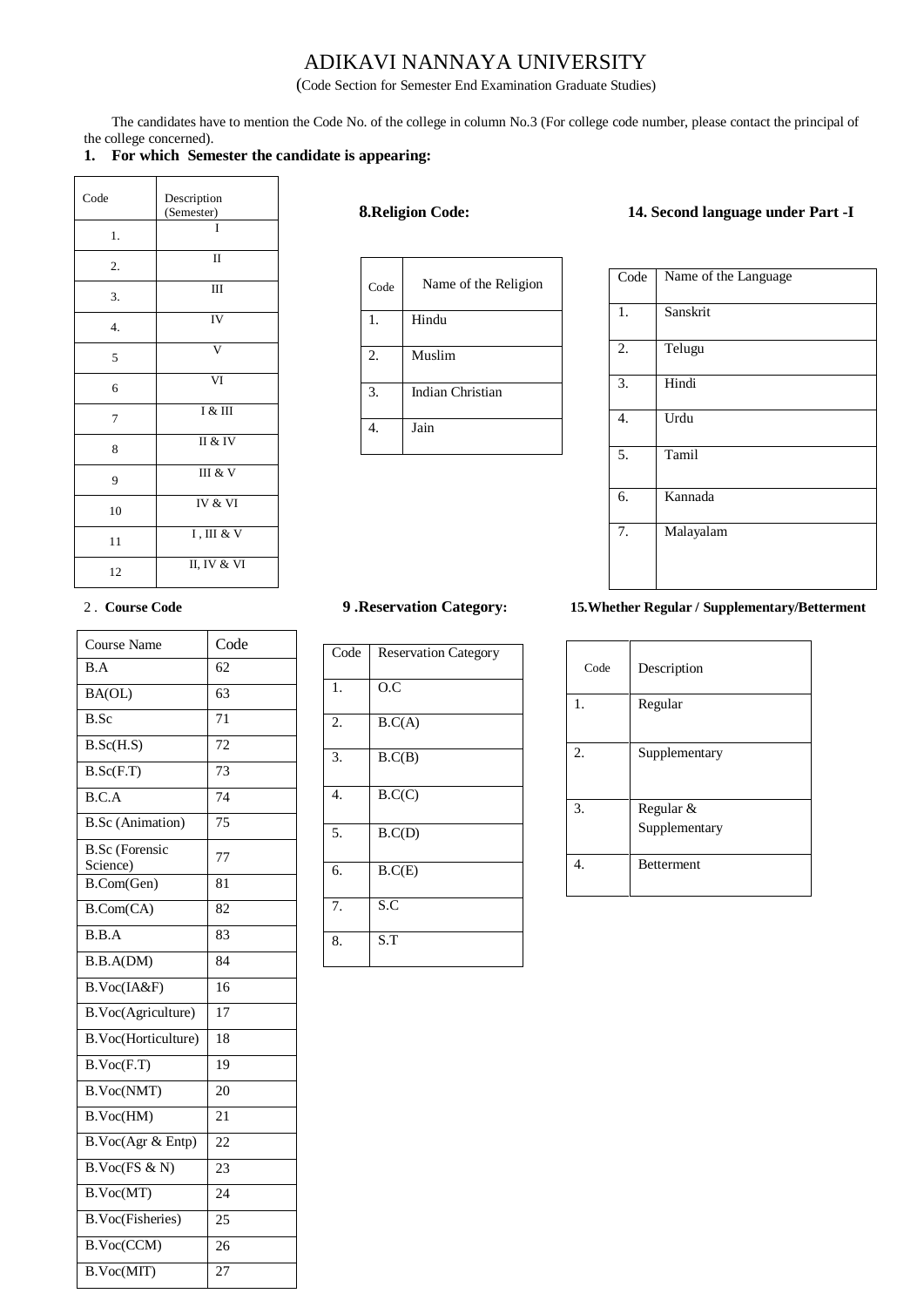# ADIKAVI NANNAYA UNIVERSITY

# BA : Approved Group Combination under Part III CBCS Scheme

Semester End Examination ( w.e.f . 2016-17 admitted batch)

| Code     | <b>Group Subjects</b>                                                      | Code | <b>Group Subjects</b>                               |
|----------|----------------------------------------------------------------------------|------|-----------------------------------------------------|
|          |                                                                            |      |                                                     |
| 01       | History, Economics, Political Science                                      | 38   | Mathematics , Economics, Computer Application       |
| 02       | History, Economics, Telugu                                                 | 39   | Mathematics , Statistics, Computer Application      |
| 03       | History, Economics, Public Administration                                  | 40   | Indl.Relations, Psychology, Social Work             |
| 04       | History, Economics, Social Work                                            | 41   | History, Economics, Indl.Relations                  |
| 05       | History, Economics, English                                                | 42   | History, Politics, Indl. Relation                   |
| 06       | History, Economics, Philosophy                                             | 43   | Economics, Politics, OOM                            |
| 07       | History, Politics, Hindi                                                   | 44   | Telugu, politics, OOM                               |
| 08       | History, Politics, Sociology                                               | 45   | Economics, Politics, Philosophy                     |
| 09       | History, Politics, Anthropology                                            | 46   | Economics, Telugu, Psychology                       |
| 10       | History, Politics, English                                                 | 47   | History, Economics, Computer Application            |
| 11       | History, Politics, Telugu                                                  | 48   | Sociology, Psychology, Indl.Relation                |
| 12       | History, Politics, Local Self Govt.                                        | 49   | History, Pub.Adm, Geography                         |
| 13       | History, Politics, Public Administration                                   | 50   | Economics, Philosophy, Telugu                       |
| 14       | History, Politics, Industrial Relation                                     | 51   | History, Economics, Geography                       |
| 15       | History, Politics, Geography                                               | 52   | Philosophy, Pub.Adm, Telugu                         |
| 16       | History, Politics, Social Work                                             | 53   | Economics, Politics , Psychology                    |
| 17       | History, Sociology, Telugu                                                 | 54   | Economics, Politics, Statistics                     |
| 18       | Economics, Politics, Public Administration                                 | 55   | History, Politics, Philosophy                       |
| 19<br>20 | Economics, Politics, Sociology                                             | 56   | English, Social Work, Politics                      |
| 21       | Economics, Psychology, Ind Relations                                       | 57   | Telugu, Economics, Politics                         |
| 22       | Economics, Ind Relations, Sociology<br>Economics, Public Adm, Ind Relation | 58   | History, English, Pub.Adm                           |
| 23       | Economics, Politics, Geography                                             | 59   | Politics, Pub.Adm, Psychology                       |
| 24       | Economics, Politics, Social Work                                           | 60   | History, Economics, Mathematics                     |
| 25       | Economics, Indl.Relations, Sociology                                       | 61   | Maths, Telugu, Philosophy                           |
| 26       | Economics, Politics, OOM                                                   | 62   | Philosophy, Psychology, Sociology                   |
| 27       | Economics, Politics, English                                               | 63   | Philosophy, English, Telugu                         |
| 28       | Economics, Comp Application, Statistics                                    | 64   | Psychology, Social Work, HRM                        |
| 29       | Economics, Geography, Social Work                                          | 65   | History, Spl.Telugu, Music                          |
| 30       | Economics, Politics, Comp Application                                      | 66   | Journalism, English, Politics                       |
| 31       | Mathematics, History, Politics                                             | 67   | History, Political Science, HRM                     |
| 32       | Politics, Pub.Adm, Sociology                                               | 68   | Economics, Sociology, HRM                           |
| 33       | Politics, Sociology, Geography                                             | 69   | HRM, Psychology, Social Work                        |
| 34       | Politics, Pub-Adm, Philosophy                                              | 70   | History, Economics, HRM                             |
| 35       | Politics, Philosophy, English                                              | 71   | Economics, Political Science, HRM                   |
| 36       | Mathematics, Economics, Politics                                           | 72   | Sociology, Psychology, HRM                          |
| 37       | Mathematics , Economics, Statistics                                        | 73   | Eastern Philosophy, Western Philosophy, General     |
|          |                                                                            |      | Psychology and Social Psychology                    |
|          |                                                                            | 74   | History, Political Science, Computer Application    |
|          |                                                                            | 75   | History, Economics, Tourism & Travel Management     |
|          |                                                                            | 76   | History, Political Science, English for digital age |
|          |                                                                            |      |                                                     |
|          |                                                                            |      |                                                     |
|          |                                                                            |      |                                                     |
|          |                                                                            |      |                                                     |